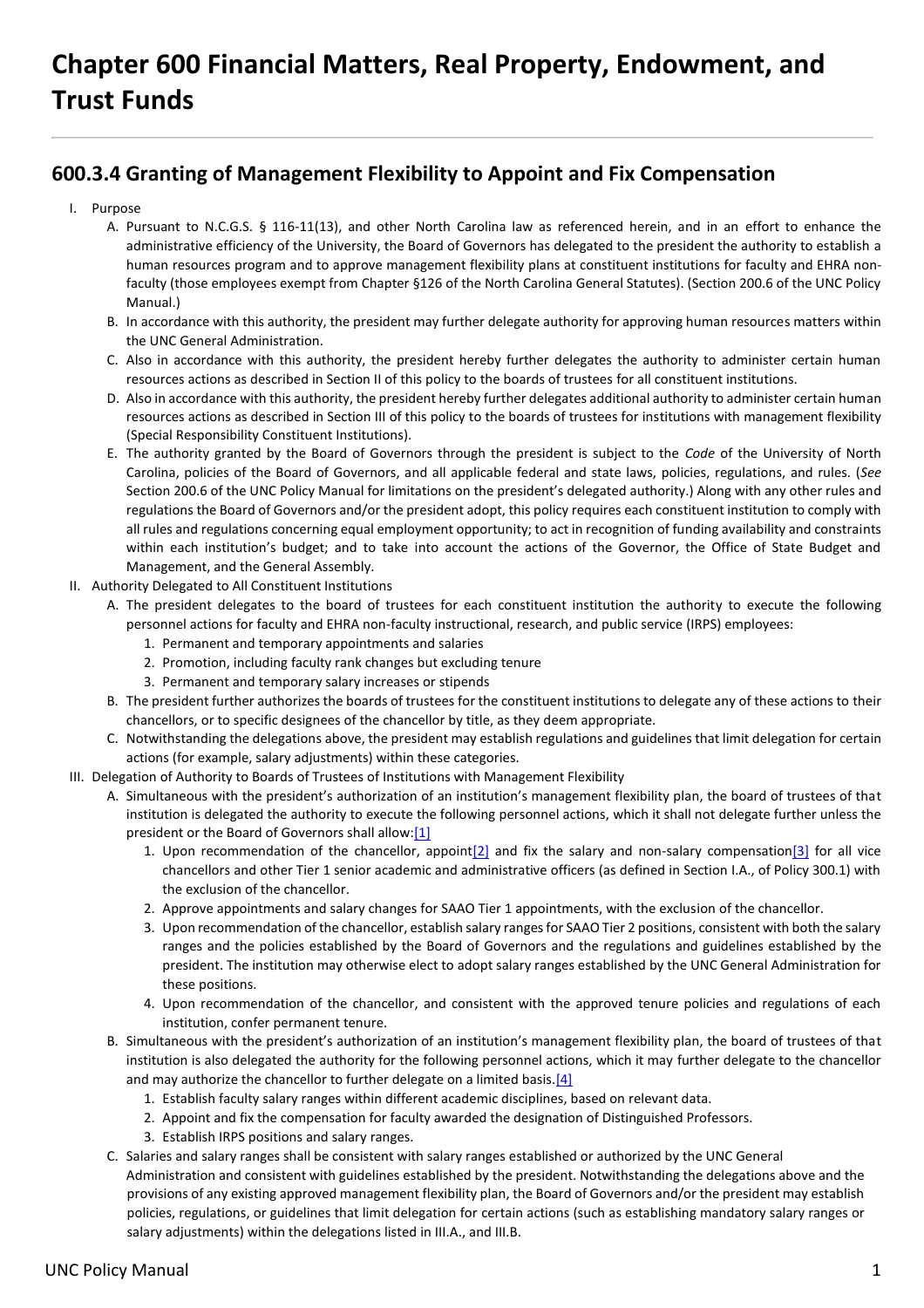- IV. Responsibility of the Board of Governors and the President A. The Board of Governors shall:
	- 1. Issue a resolution each year that (a) interprets legislative action regarding salaries and (b) sets annually the salary range for the president and, in consultation with the president, the salary ranges for the chancellors. These ranges will be based upon relevant available data.
	- 2. Authorize the president's salary and, based on recommendations from the president, the chancellors' salaries.
	- 3. Authorize appointments and employment contracts for the chancellors, the president, the general manager of UNC-TV, and the chief executive officer of the UNC Health Care System as well as authorize certain contract terms and conditions for athletic directors and head coaches at constituent institutions as defined in § 1100. B. The president shall:
	- 1. Establish SAAO Tier 1 and SAAO Tier 2 positions and their salary ranges, with the exclusion of those defined in IV.A., above. In addition, the president will consult with the Board's Committee on Personnel and Tenure for appointments and compensation for senior officers who report directly to the president.
	- 2. The president may authorize any significant changes in the organizational structure of a constituent institution, such as re-organization resulting in the creation of a new vice chancellor, dean, or equivalent administrative position.
	- 3. Review annually the salaries set by the medical schools at the University of North Carolina at Chapel Hill and East Carolina University to ensure that the salaries are coordinated and are consistent with relevant data in a national medical labor market.
	- 4. Provide at least annually to the constituent institutions guidelines regarding EHRA appointments and salary actions.
	- 5. Provide periodic faculty salary studies based on peer data.
	- 6. Withdraw or further limit the delegation of management flexibility from any institution that does not adhere to the policies and procedures set forth in this policy. The president will notify the institution of the discrepancies, and if these are not adequately addressed in the judgment of the president, then the president shall withdraw the delegation. The president may reinstate delegation or remove restrictions to a constituent institution upon further review and following the requirements established in section V of this policy. C. The Board of Governors and/or the president shall:
	- 1. Conduct performance audits on policies, practices, and other matters related to delegation of management flexibility.
	- 2. For institutions without management flexibility, the president and the Board of Governors shall have the same responsibilities and authority as set forth in the policy on Selection Criteria and Operating Guidelines for Special Responsibility Constituent Institutions.[5]
- V. Submitting Institutional Plans for Management Flexibility for Personnel Appointments

The president has the authority to approve institutional management flexibility plans for personnel appointments. Upon approval, the board of trustees of a Special Responsibility Constituent Institution[6] shall have the authority delegated by this policy. An institutional plan shall include the following:

- A. Policies and procedures for promotion and tenure of faculty.
	- 1. An institutional policy for promotion and tenure[7] that complies with *The Code* of the University of North Carolina, complies with current federal and state law, and provides clear requirements for promotion and the conferral of permanent tenure.
	- 2. A schedule and process for periodic review of promotion and tenure policies, including a process for amending promotion and tenure policies subject to review by the president or president's designee.
- B. Policies and procedures for senior academic and administrative officers (SAAO) and EHRA non-faculty.
	- 1. Policies and procedures for establishing salary ranges for SAAO Tier 2 and for instructional, research, and public service (IRPS) EHRA non-faculty positions, consistent with the salary ranges and the policies established by the Board of Governors and the regulations and guidelines established by the president. The institution may otherwise elect to adopt salary ranges established by the UNC General Administration for these positions.
	- 2. Policies and procedures for the recruitment and selection of senior academic and administrative officers and other EHRA non-faculty positions.
- C. Policies and procedures for compensation policies for faculty and EHRA non-faculty.
	- 1. An institutional policy on non-salary compensation of faculty and EHRA non-faculty, and on compensation from non-state sources such as grants, endowment funds, practice plan funds, etc.
	- 2. Documentation of comprehensive salary studies that establish salary ranges for tenured faculty within different disciplines based on relevant data and for EHRA non-faculty, including methodology and relevant data.[8]
	- 3. Documentation of EHRA salary-setting guidelines provided to institutional management. D. Policies and procedures for audits and accountability.
	- 1. Documentation that the institution has not had audit findings related to personnel practices, salary, or payroll for the previous three years or, if there have been audit findings in this period, documentation supporting that any findings have been remedied.
	- 2. Documentation of appropriate accountability procedures in the event that the board of trustees delegates the authority granted pursuant to this policy to the chancellor.
- VI. Implementation of the Delegated Authority under Management Flexibility

The president shall determine the effec ve date of the delega on authorized by this policy upon approval of the ins tu on's management flexibility plan.